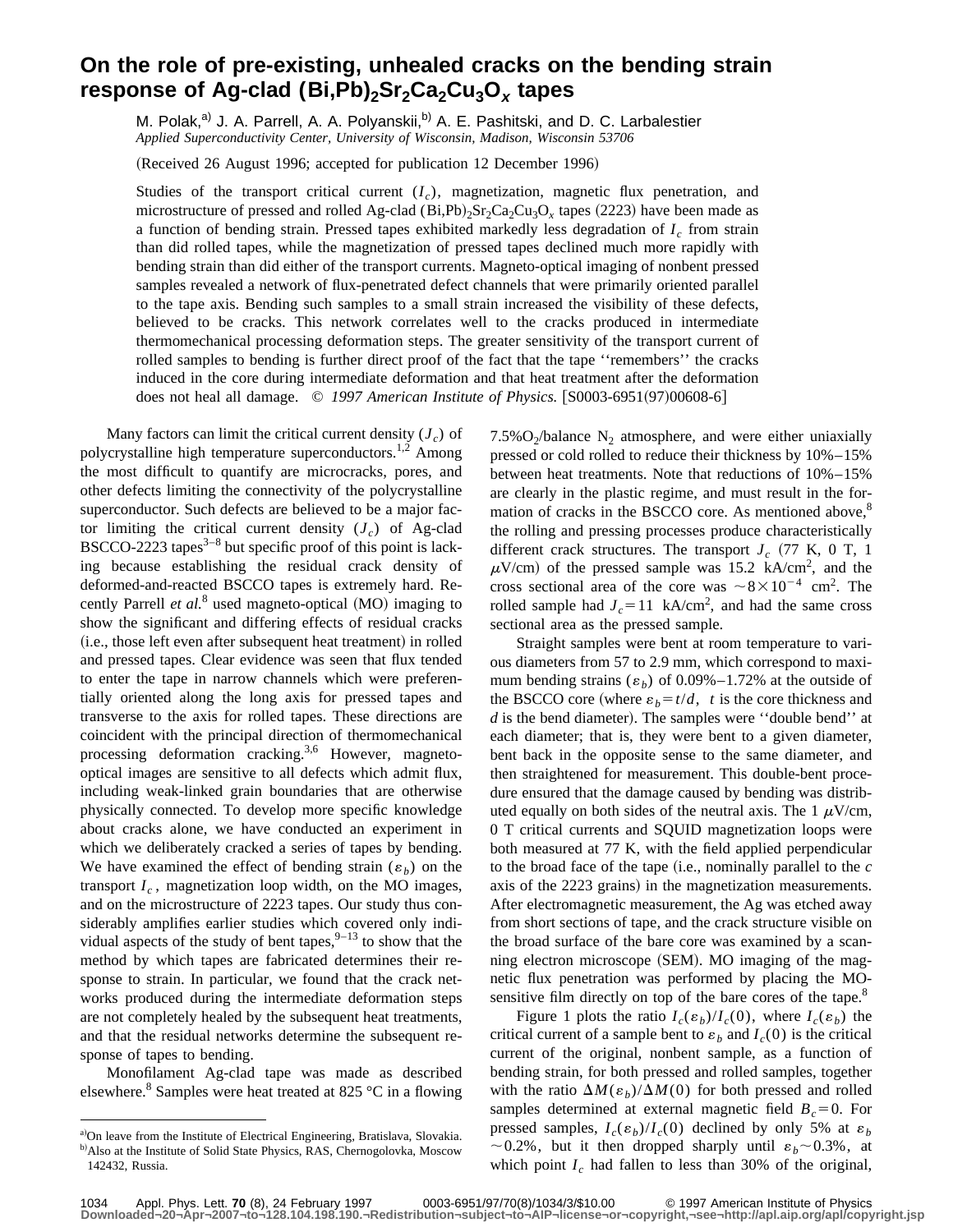

FIG. 1. Normalized transport critical current,  $I_c(\varepsilon_b)/I_c(0)$ , and magnetization,  $\Delta M(\varepsilon_b)/\Delta M(0)$ , as a function of bending strain for pressed and rolled samples. The transport and magnetization have different responses to strain.

undamaged sample. The current flowing in the Ag sheath was not taken into account in this analysis, as at  $1 \mu V/cm$ , it is much smaller than the current in the superconductor, and can be neglected within the measurement accuracy. The magnetization of pressed samples behaved much differently, decreasing continuously by  $\sim$  50% at  $\varepsilon_b$  ~ 0.2%. The transport current of rolled samples behaved in a manner between the pressed transport and magnetization results; it decreased by 40% for  $\varepsilon_b$  ~ 0.2%. The magnetization of rolled samples remained nearly unchanged up to  $\varepsilon_b \sim 0.12\%$ , then decreased by 25% for  $\varepsilon_b = 0.2$ %. At  $\varepsilon_b = 0.4$ %, the magnetization was reduced to 50% of the original value, while  $I_c$ was decreased to 20% of that of the original undamaged sample.

The MO images of a pressed, nonbent sample and a pressed sample bent to  $\varepsilon_b$ =0.20% taken for a field of 40 mT applied perpendicular to the broad tape face after cooling in zero field to  $T=13$  K are shown in Figs. 2(a) and 2(b), respectively. Brighter areas correspond to regions of higher magnetic flux density and thus lower shielding. The network of narrow bright channels within the core shows that flux enters the tape preferentially parallel to the long tape axis direction, as shown previously for pressed samples. $8$  We believe that such images reveal the residual microcrack network left after heat treatment. A bend strain of 0.2% appears to increase the prominence of this longitudinal flux penetration network (recall that bending also produces a transverse tensile strain), suggesting that damage propagates from this residual microcrack network [compare Figs.  $2(a)$  and  $2(b)$ ]. However, no macrocracks caused by the bending are visible in Fig.  $2(b)$ , nor were they visible in SEM examination, in spite of the considerable decrease of the magnetization  $\left[\Delta M(\varepsilon_h)/\Delta M(0)=0.5\right]$  that was observed at this strain  $(Fig. 1)$ . This difference can be explained by considering that longitudinal cracks should influence the magnetization current more than the transport current, since transverse current flow is required to complete the magnetization current loops. Consistent with this interpretation, the transport critical current at  $\varepsilon_b = 0.20\%$  was still the same as for the nonbent,  $\varepsilon_b = 0$  tape. The MO image of the pressed sample bent to  $\varepsilon_b$ =0.26% is shown in Fig. 2(c). At this strain, long range, large macrocracks have propagated and are clearly visible (the bright barbed-wirelike lines which cross the tape are like those seen in x-ray imaging by Spal  $et al.$ ),<sup>14</sup> whereas no cracks were obvious in SEM pictures. In this case, the influence of the cracks was evident in the measurements of the transport critical current, as  $I_c(\varepsilon_b)/I_c(0)$  was decreased to  $\sim$ 0.4 after bending to  $\varepsilon_b$ =0.26%. The MO results suggest why rolled samples behave differently: because the direction of residual cracks in rolled samples is transverse to the tape axis, as already clearly demonstrated by Parrell *et al.*, <sup>8</sup> any propagation of such cracks in deformed samples tends to sever the filament,<sup>15</sup> and thus the transport behavior of rolled samples is more sensitive to even small bending strains, as



FIG. 2. Magneto-optical images of the full width of some of the pressed samples taken at  $B_e(\vert c) = 40$  mT after cooling in field to 13 K. In these images, bright areas correspond to regions of higher magnetic flux density. The long tape axis is indicated by the vertical arrows. (a) is an image of a nonbent pressed sample, and (b) shows the  $\varepsilon_b = 0.20\%$  pressed sample. There is a significant increase in the flux penetrating parallel to the tape axis on going from  $\varepsilon_b = 0$  to  $\varepsilon_b$ =0.20%. The left side of (b) has less contrast due to a slightly greater distance between the indicator film and the tape surface. (c) shows the  $\varepsilon_b$  $=0.26\%$  pressed sample. Obvious transverse and longitudinal cracks (the bright areas) are visible in this image.

Appl. Phys. Lett., Vol. 70, No. 8, 24 February 1997 **Polace and Apple 2018** Polak et al. 1035 **Downloaded¬20¬Apr¬2007¬to¬128.104.198.190.¬Redistribution¬subject¬to¬AIP¬license¬or¬copyright,¬see¬http://apl.aip.org/apl/copyright.jsp**